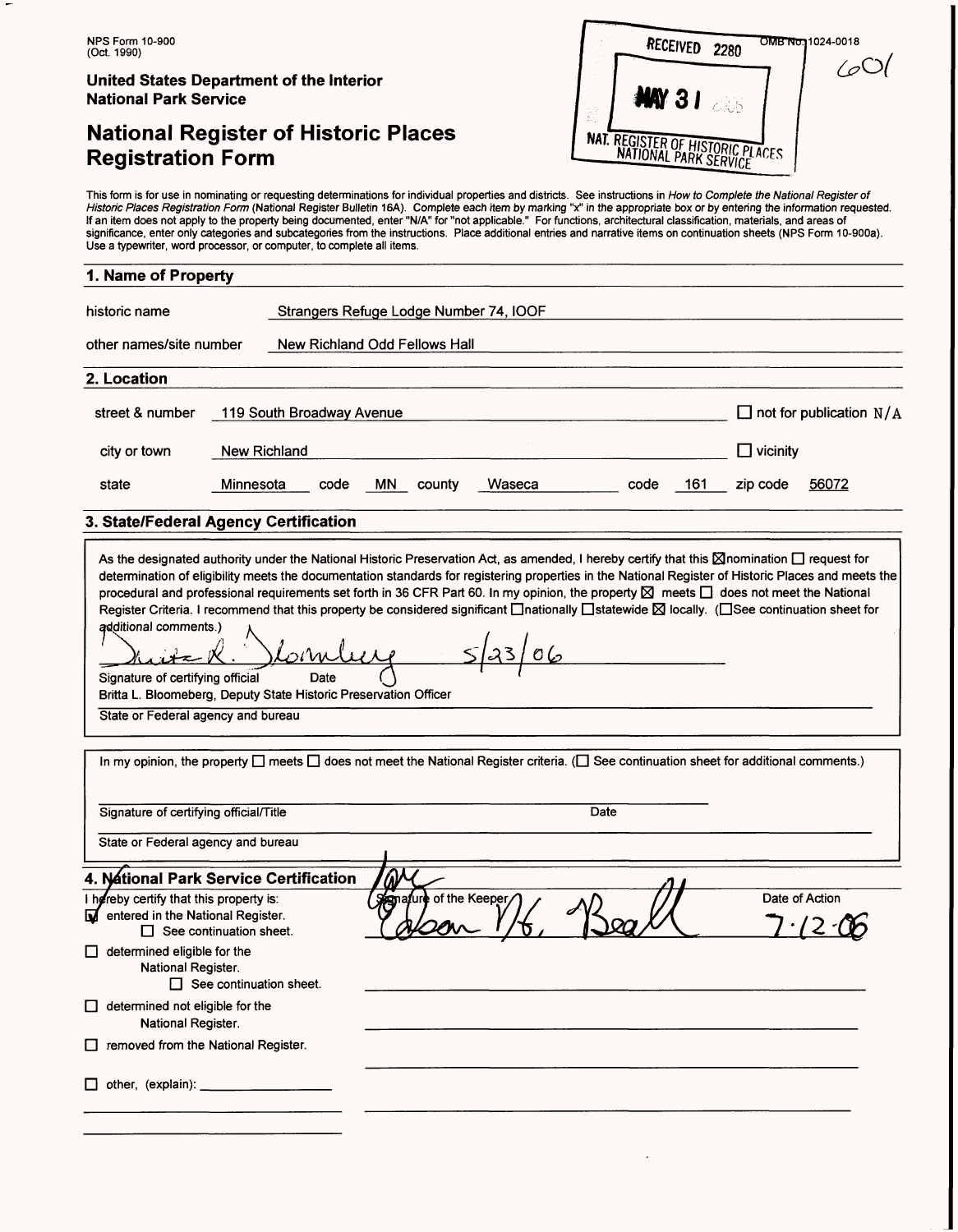## **5. Classification**

| <b>Ownership of Property</b><br>(Check as many boxes as apply)<br>$\Box$ private<br>$\boxtimes$ public-local<br>$\Box$ public-State<br>$\Box$ public-Federal | <b>Category of Property</b><br>(Check only one box)<br>$\boxtimes$ building(s)<br>district<br>l site<br>I structure<br>$\square$ object | Contributing                    | <b>Number of Resources within Property</b><br>(Do not include previously listed resources in the count)<br>Noncontributing<br>0 | build<br>sites<br>struc<br>obje<br>Tota |
|--------------------------------------------------------------------------------------------------------------------------------------------------------------|-----------------------------------------------------------------------------------------------------------------------------------------|---------------------------------|---------------------------------------------------------------------------------------------------------------------------------|-----------------------------------------|
| Name of related multiple property listing<br>(Enter "N/A" if property is not part of a multiple property listing.<br>N/A                                     |                                                                                                                                         | listed in the National Register | <b>Number of contributing resources previc</b>                                                                                  |                                         |
| 6. Function or Use                                                                                                                                           |                                                                                                                                         |                                 |                                                                                                                                 |                                         |

#### **Historic Functions**

(Enter categories from instructions)

#### Social/meeting hall

Recreation and Culture/auditorium, music

facility, theater

#### **Current Functions** (Enter categories from instructions)

Vacant/not in use

## **7. Description**

# **Architectural Classification**

(Enter categories from instructions) No style

#### **Materials**

(Enter categories from instructions) foundation STONE: Limestone

walls BRICK

roof ASPHALT other METAL: Iron (façade)

#### **Narrative Description**

(Describe the historic and current condition of the property on one or more continuation sheets.)

| Contributing | Noncontributing |           |
|--------------|-----------------|-----------|
|              |                 | buildings |
|              |                 | sites     |
|              |                 | structure |
|              |                 | objects   |
|              |                 | Total     |

**Number of contribution**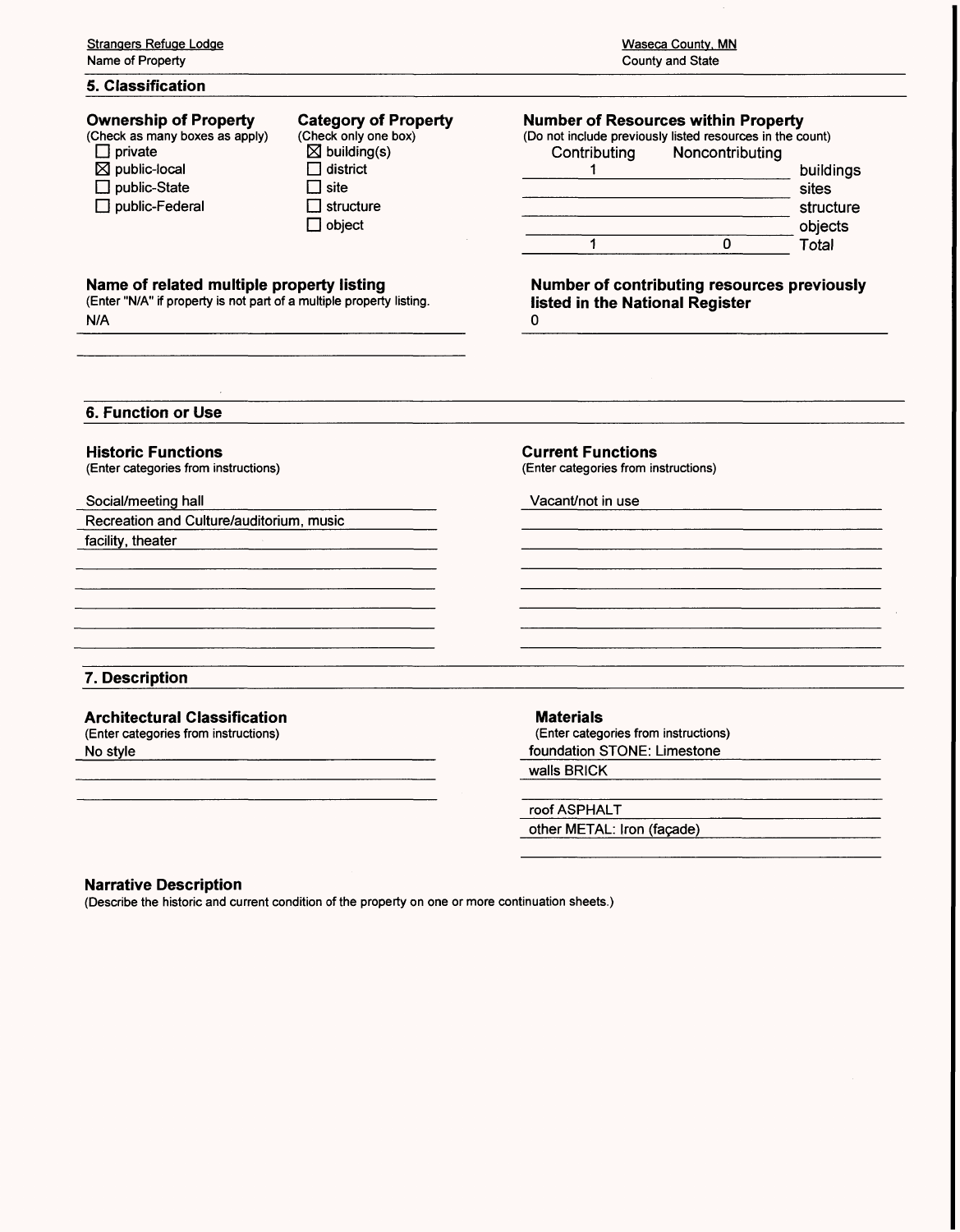## **8. Statement of Significance**

## **Applicable National Register Criteria**

(Mark "x" in one or more boxes for the criteria qualifying the property for National Register listing)

- $\boxtimes$  **A** Property is associated with events that have made a significant contribution to the broad patterns of our history.
- $\Box$  **B** Property is associated with the lives of persons significant in our past.
- $\Box$  C Property embodies the distinctive characteristics of a type, period, or method of construction or represents the work of a master, or possesses high artistic values, or represents a significant and distinguishable entity whose components lack individual distinction.
- $\Box$  **D** Property has yielded, or is likely to yield information important in prehistory or history.

**Criteria Considerations**

(Mark "x" in all the boxes that apply.)

#### Property is:

- $\Box$  **A** owned by a religious institution or used for religious purposes.
- $\Box$  **B** removed from its original location.
- $\Box$  C a birthplace or a grave.
- □ D a cemetery.
- $\Box$  **E** a reconstructed building, object, or structure.
- $\Box$  **F** a commemorative property.
- $\Box$  G less than 50 years of age or achieved significance within the past 50 years.

## **Narrative Statement of Significance**

(Explain the significance of the property on one or more continuation sheets.)

## **9. Major Bibliographical References**

#### **Bibliography**

(Cite the books, articles, and other sources used in preparing this form on one or more continuation sheets.)

## **Previous documentation on file (NPS):**

- $\Box$  preliminary determination of individual listing (36 CFR 67) has been requested.
- previously listed in the National Register
- previously determined eligible by the National Register
- designated a National Historic Landmark
- □ recorded by Historic American Buildings Survey
- #\_\_\_\_\_ D recorded by Historic American Engineering Record #\_\_\_\_\_

| <b>Waseca County, MN</b> |
|--------------------------|
| County and State         |

#### **Areas of Significance** (Enter categories from instructions)

Social History

Entertainment/Recreation

**Period of Significance** 1902-1956

**Significant Dates**

1902

**Significant Person** (Complete if Criterion B is marked above)

N/A**\_\_\_\_\_\_\_\_\_\_\_\_\_\_\_\_\_\_\_\_** 

**Cultural Affiliation**

**Architect/Builder** Paine, Henry A.

**Primary location of additional data:**

- $\boxtimes$  State Historic Preservation Office
- □ Other State agency<br>□ Federal agency
- □ Federal agency<br>□ Local governmer
- □ Local government<br>□ Universitv
- □ University<br>□ Other
- **Other**
- Name of repository:
- New Richland Historical Society\_\_\_\_\_

(architect and builder)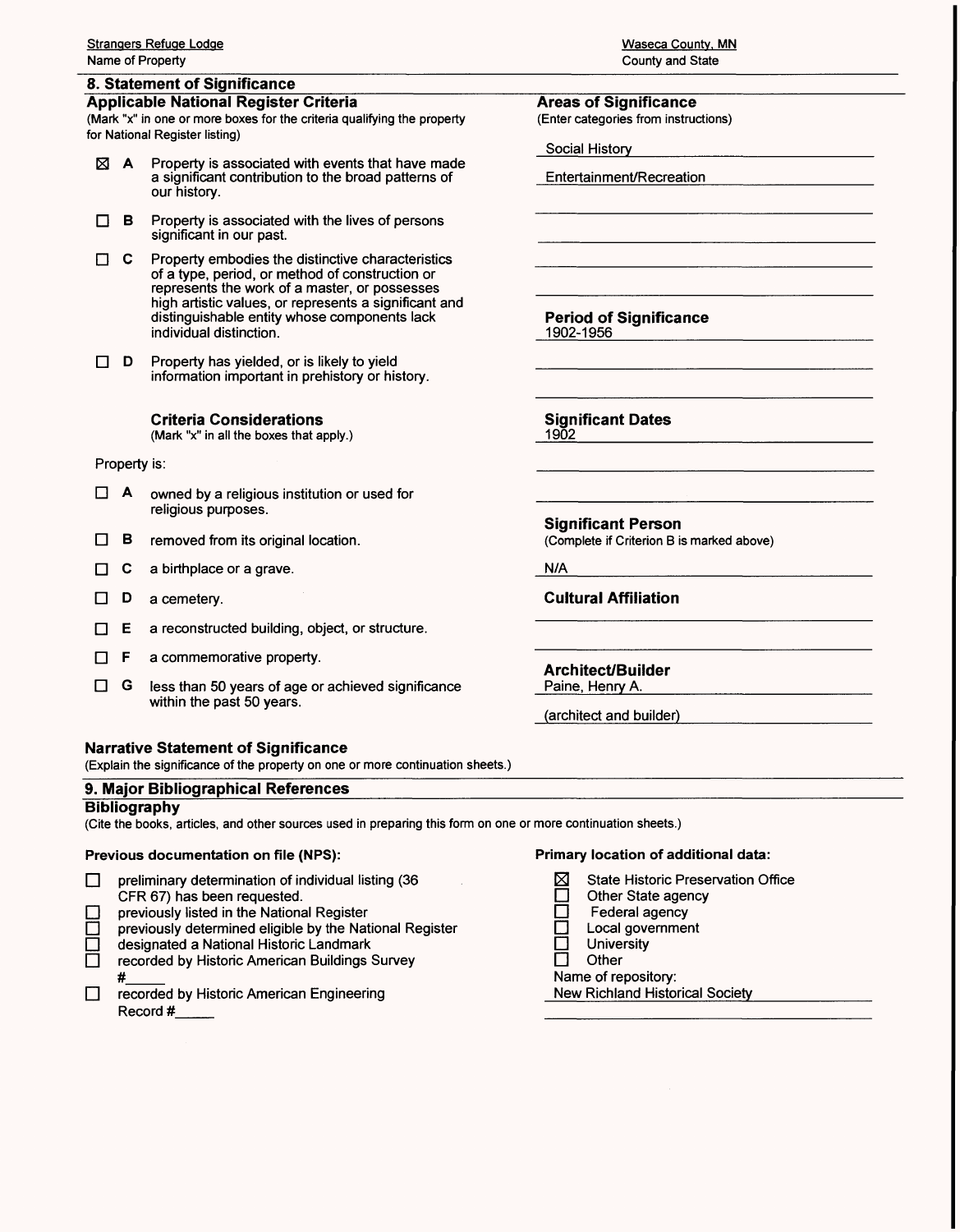#### **10. Geographical Data\_\_\_\_\_\_\_\_\_\_\_\_\_\_\_\_\_\_\_\_\_\_\_\_\_\_\_\_\_\_\_\_\_\_\_\_\_\_\_\_\_\_\_\_\_\_\_\_\_\_**

### **Acreage of Property less than one acre**

#### **UTM References**

(Place additional UTM references on a continuation sheet)

| . .                           | 5                                                  | 6<br>0<br>4<br>U<br>ν | 5<br>8<br>9<br>9<br>4<br>U |
|-------------------------------|----------------------------------------------------|-----------------------|----------------------------|
|                               | Zone                                               | Easting               | Northing                   |
| 2.                            |                                                    |                       |                            |
|                               |                                                    |                       |                            |
| 3.                            |                                                    |                       |                            |
|                               | Zone                                               | Easting               | Northing                   |
| -4.                           |                                                    |                       |                            |
| -<br>$\overline{\phantom{a}}$ | $\sim$ $\sim$<br>$\sim$ $\sim$<br>$\sim$<br>$\sim$ |                       |                            |

 $\Box$  See continuation sheet

#### **Verbal Boundary Description**

(Describe the boundaries of the property on a continuation sheet.)

#### **Boundary Justification**

(Explain why the boundaries were selected on a continuation sheet.)

# 11. Form Prepared By name/title David C. Anderson organization \_\_\_\_\_\_\_\_\_\_\_\_\_\_\_\_\_\_\_\_\_\_\_\_\_\_\_\_\_\_\_\_\_\_\_\_\_\_ date street and number 169 Lundy Bridge Drive and the street and number 169/382-3079 city or town Waukon\_\_\_\_\_\_\_\_\_\_\_\_\_\_\_\_\_ state IA\_\_\_\_\_\_\_\_\_ zip code 52172\_\_\_\_\_

#### **Additional Documentation**

Submit the following items with the completed form:

#### **Continuation Sheets**

#### **Maps**

**A USGS map** (7.5 or 15 minute series) indicating the property's location.

**A Sketch map** for historic districts and properties having large acreage or numerous resources.

#### **Photographs**

Representative **black and white photographs** of the property.

#### **Additional items**

(Check with the SHPO or FPO for any additional items)

#### **Property Owner\_\_\_\_\_\_\_\_\_\_\_\_\_\_\_\_\_\_\_\_\_\_\_\_\_\_\_\_\_\_\_\_\_\_\_\_\_\_\_\_\_\_\_\_\_\_**

| (Complete this item at the request of the SHPO or FPO.) |  |       |           |  |  |  |
|---------------------------------------------------------|--|-------|-----------|--|--|--|
| name                                                    |  |       |           |  |  |  |
| street & number                                         |  |       | telephone |  |  |  |
| city or town                                            |  | state | zip code  |  |  |  |

Paperwork Reduction Act Statement: This information is being collected for applications to the National Register of Historic Places to nominate properties for listing or determine eligibility for listing, to list properties, and to amend existing listings. Response to this request is required to obtain a benefit in accordance with the National Historic Preservation Act, as amended (16 U.S.C. 470 et seq.).

Estimated Burden Statement: Public reporting burden for this form is estimated to average 18.1 hours per response including the time for reviewing instructions, gathering and maintaining data, and completing and reviewing the form. Direct comments regarding this burden estimate or any aspect of this form to the Chief, Administrative Services Division, National Park Service, P.O. Box 37127, Washington, DC 20013-7127; and the Office of Management and Budget, Paperwork Reductions Project (1024-0018), Washington, DC 20503

4 | 8 | 5 | 9 | 9 | 0 | 0 | 0 | New Richland, Minn. 1967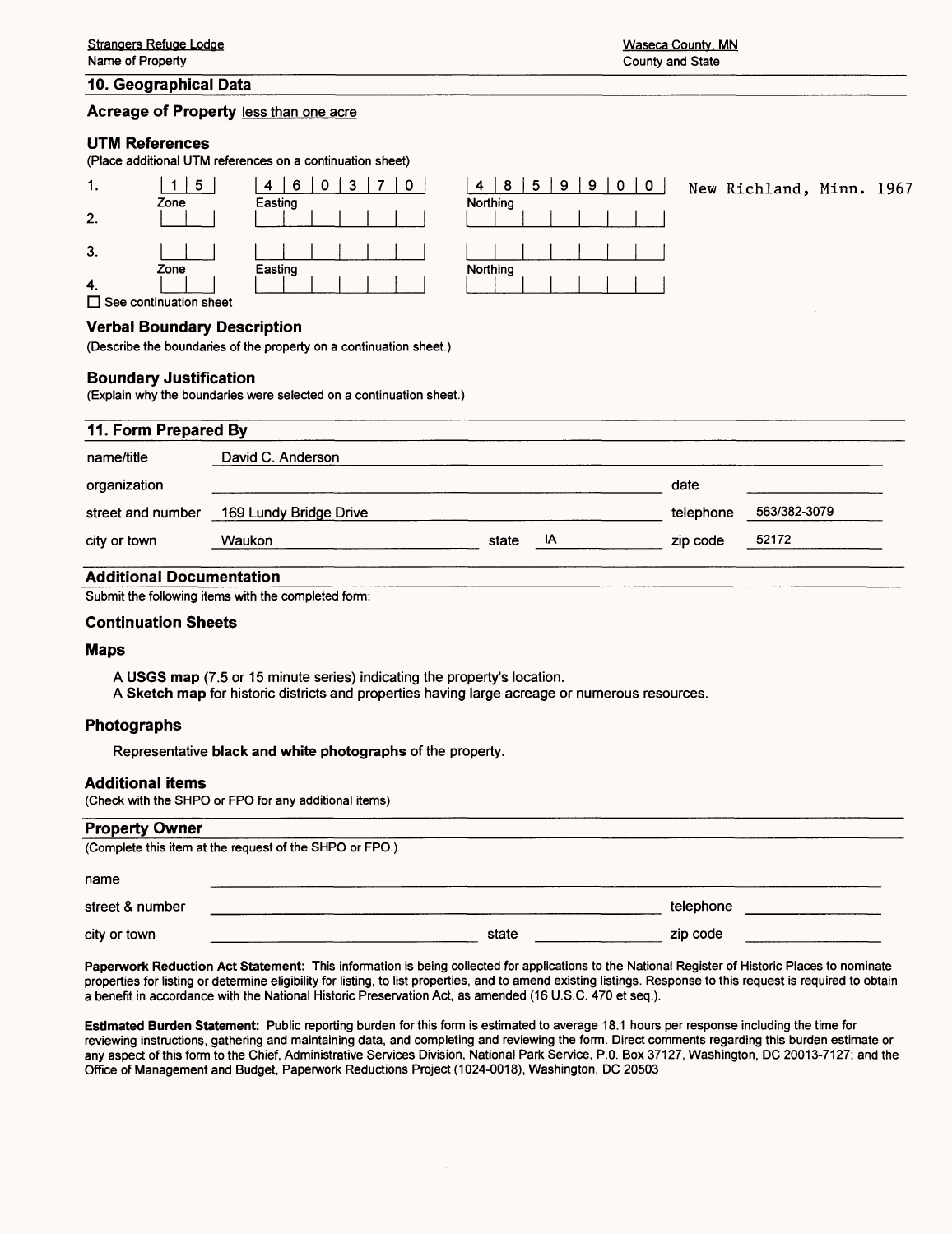| <b>National Register of Historic Places</b> | Strangers Refuge Lodge  |
|---------------------------------------------|-------------------------|
| <b>Continuation Sheet</b>                   | Name of property        |
|                                             | Waseca County, MN       |
|                                             | <b>County and State</b> |
| Section<br>Page                             |                         |

## Description

The New Richland Strangers Refuge Lodge Number 74, (IOOF Hall) is in New Richland, a city of 1,174 inhabitants in New Richland Township of Waseca County in south central Minnesota.

It occupies a 26 by 180 foot parcel in the city's downtown. The hall takes up the entire width of the lot, is 94 feet long, and includes two stories over a full basement. The facility was designed and built in 1902 by Henry A. Paine, an architect/builder based in Albert Lea who had by that time furnished the city with a city hall, high school and several commercial buildings (Shannon).

The facade is a relatively simple ensemble of forms and materials including narrow yellow pressed face brick, rock-faced Kasota stone (a dolomitic limestone), cast iron and pressed metal. A number of Neo-Classical elements are featured in a symmetrical composition including decorative pilasters, brackets, a cornice, parapet and pediment.

At street level a large window bay is flanked by two doors; one leads into the first floor and the other to the second floor. Both are original (wood) with glass inserts and brass hardware. The window space is divided into six small units above one large horizontal opening below an iron (or steel) beam engaged into the building's corner pillars and also supported by two cast iron intermediate columns. The bases of these columns identify the manufacturer as the Enterprise Iron Works of Albert Lea, Minnesota. Historic photos indicate that the window space originally contained two large plate glass lights. At present the six openings contain glass but the large horizontal opening is filled in with plywood. At the very bottom at sidewalk level there are two narrow threelight basement windows.

The second story is defined by a narrow limestone ledge and three recessed window bays headed with limestone lintels. In the attic zone a shallow segmental arch panel is placed above each window and flanked by two pressed metal medallions that include the letters / *O O F* in the outer bays and a metal panel with the Odd Fellows logo of three interlocking bands in the center bay. This is given additional emphasis by a group of five brick brackets just below a pressed metal cornice running the full width of the facade and beyond, turning the corner and terminating about one foot along each side. A brick, stone and pressed metal parapet rises above a low pitch flat roof and is carried in steps along each long side. The parapet above the center bay includes two pressed metal scroll brackets and, until recently, there was a pressed metal triangular pediment with *1902* in the center. This was stolen and historic photos indicate that originally there was a flagpole mounted on a small cupola above the missing pediment.

The rear of the building is undecorated and contains no notable features, although the 4/4 double hung windows appear to be original. The projecting course of brick on the long sides corresponds to the height of the interior ceiling.

The first floor interior has been divided and re-divided into various configurations to suit the different occupants over the years, with traces on the tile-clad wood floor of where walls once stood. Most recently (until 1988) this was the Abraham's Grocery, and in 1956 the grocer purchased the vacant lot to the south from the Odd Fellows and put up a single story building next to the lodge. It is not an addition, but a door was put into the wall of the lodge leading into the new building.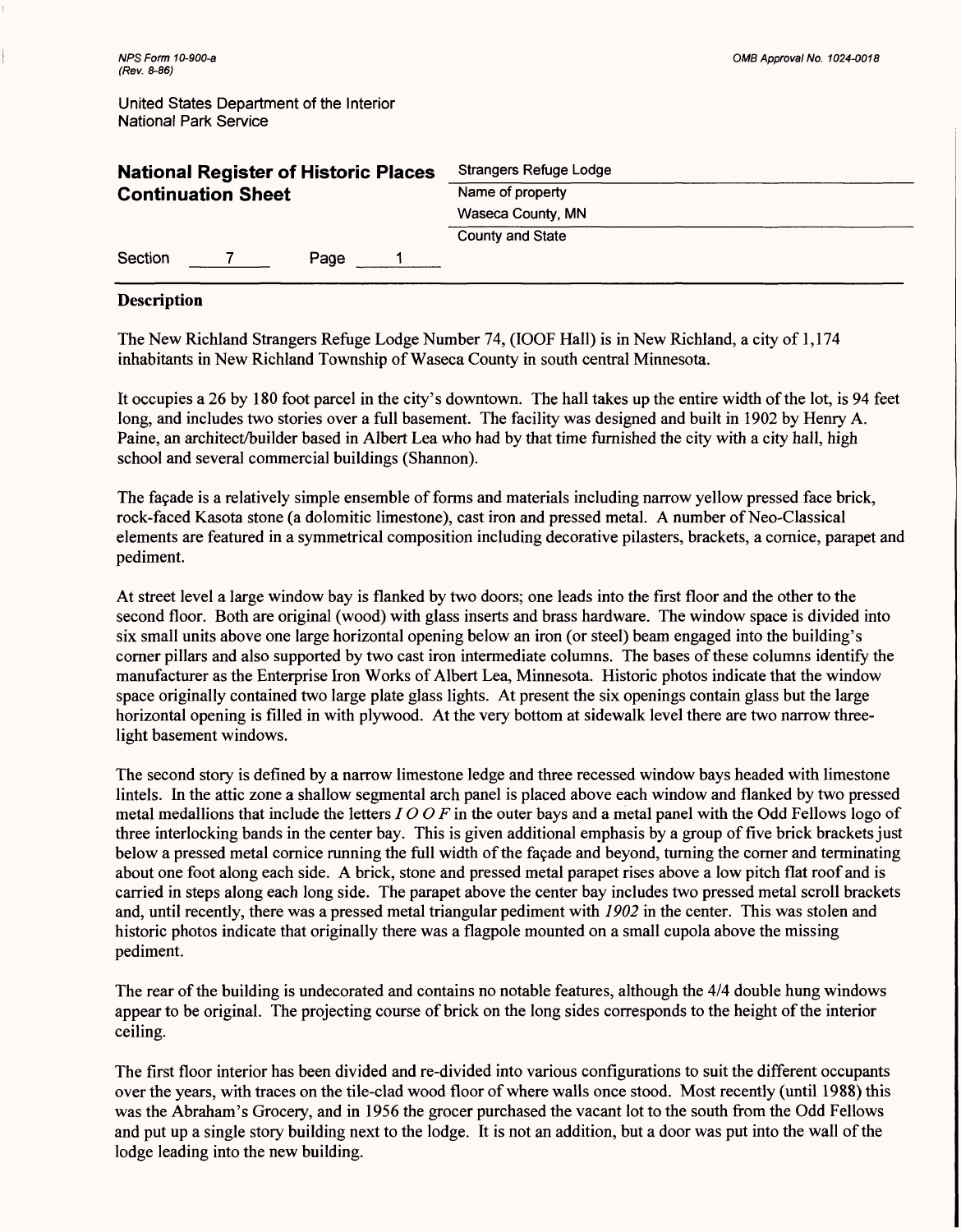|                           | <b>National Register of Historic Places</b> |      | Strangers Refuge Lodge |  |
|---------------------------|---------------------------------------------|------|------------------------|--|
| <b>Continuation Sheet</b> |                                             |      | Name of property       |  |
|                           |                                             |      | Waseca County, MN      |  |
|                           |                                             |      | County and State       |  |
| Section                   |                                             | Page |                        |  |

A long flight of stairs leads from the street to the second floor where the original floor plan and much of the original southern yellow pine woodwork and flooring remains in place. The original 4/4 double hung windows are in place on both front and rear but they are covered over on the upper half in the front. The second floor includes a 26 by 47 foot hall (rear) a 25 foot square reception room (front) separated from the rear by a zone that includes toilets, a kitchen, "robing chambers," closets and storage space. The larger rear space was presumably used for lodge ritual performances but for other gatherings as well including theatrical and musical performances where variable lighting would be useful. This and its use during Odd Fellow rituals would explain the presence of a rheostat (a device to vary electric current) on a wall at the front of the hall.

The original lath and plaster wall and ceiling surfaces are in place throughout under fiberboard sheathing (1940s vintage) and 12 by 24 inch acoustic tile.

This property exhibits a reasonable degree of historic integrity on the exterior and second floor interior which however, is in poor condition due to water damage from a leaking roof and vandalism.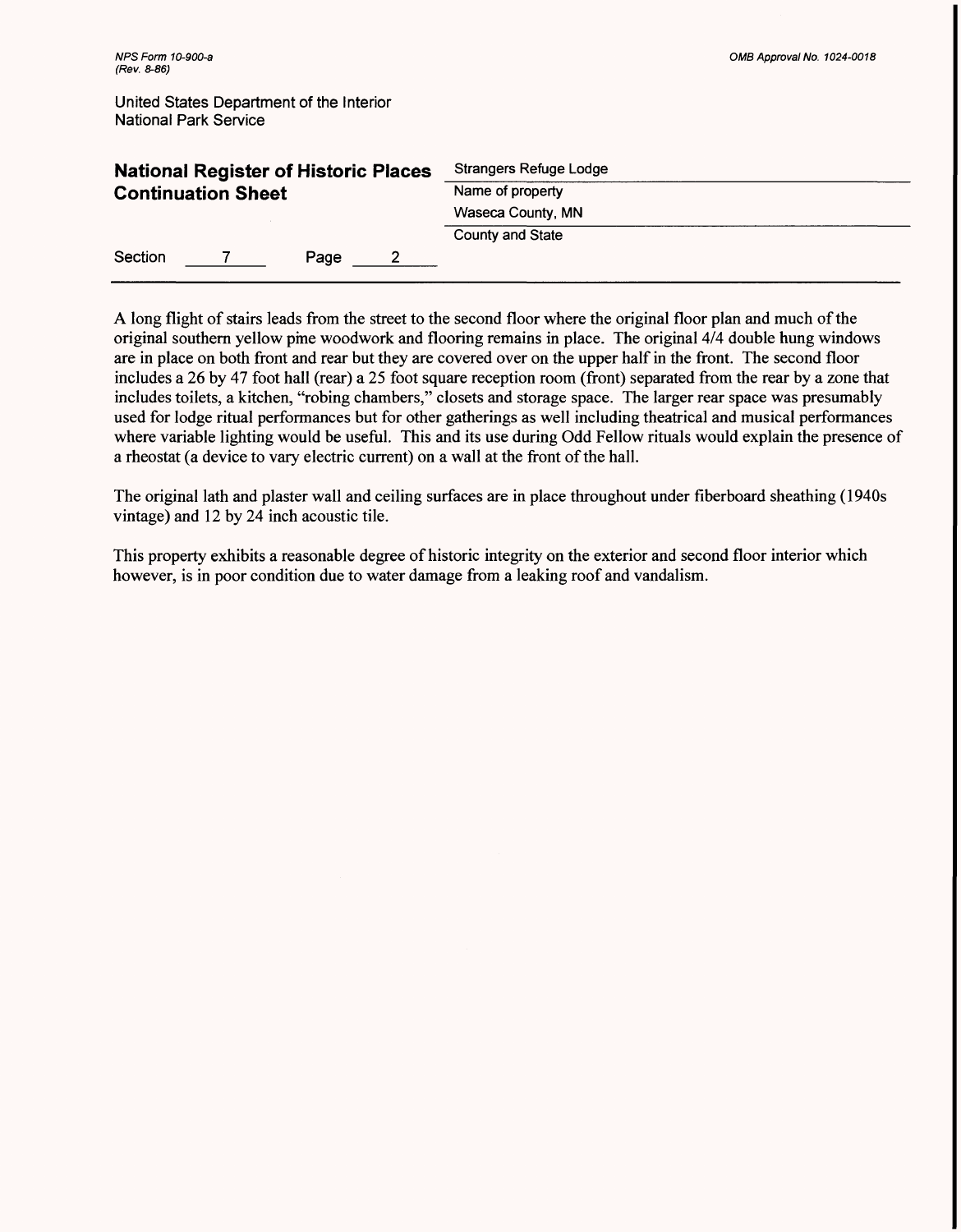| <b>National Register of Historic Places</b> |  |      | Strangers Refuge Lodge |  |
|---------------------------------------------|--|------|------------------------|--|
| <b>Continuation Sheet</b>                   |  |      | Name of property       |  |
|                                             |  |      | Waseca County, MN      |  |
|                                             |  |      | County and State       |  |
| Section                                     |  | Page |                        |  |

## **Significance**

The New Richland Odd Fellows Hall is eligible for listing in the National Register of Historic Places under Criterion A in the areas of Social History and Entertainment/Recreation. It is locally significant in the period 1902-1956. This property also relates to the Minnesota Statewide Context, Railroads and Agricultural Development, 1870-1940. Strangers Refuge Lodge Number 74, Independent Order of Odd Fellows was an important social/fraternal organization in the city when the hall was constructed in 1902. It was notable for its size and also the multiple functions it was intended to serve, not only the specific needs of the IOOF lodge but also as a convenient and flexible venue for other fraternal, social, and religious groups plus large gatherings for musical and theatrical performances, dance parties, motion picture shows, and school functions. From the year of its construction through World War I the entire ground floor was used and referred to as the New Richland Opera House. In 1918 a variety store moved into the front part of the first floor, and in 1924 a general store was opened on the first floor that in 1956 expanded into a building next door. The second floor of the hall continued to serve a variety of local groups until the Odd Fellows Lodge was dissolved in 1979.

## **General Context**

Located in the New Richland Township in the southeast corner of Waseca County, the Village of New Richland was platted in 1877 on land obtained from the Winona and St. Peter Land Company, the real estate division of the Winona and St. Peter Railroad. Platting the village coincided with the arrival of the St. Louis and Minneapolis Railroad for which a depot was erected, also in 1877. The railroad provided New Richland with connections not only to Minneapolis and St. Louis but also to Duluth, Des Moines and Chicago.

Euro-American settlement in New Richland Township began in the 1850s, initially by Norwegian immigrants and others who bought up the land for farming after the Treaties of Mendota and Traverse des Sioux were negotiated with the Dakota Indians in 1851. New Richland grew rapidly and within a year it had most all the commercial facilities and enterprises in place that any frontier town needed for growth and prosperity. Primary of course was the railroad, and since most of the population in the area was engaged in farming, with wheat the primary cash crop, the first major industrial facility to be constructed was the steam-powered Model Roller Mill, erected in 1879 at a cost of \$40,000 (History of Steele and Waseca Counties, 1887, 646-657). In today's dollars this would be about \$740,000 and it was the project of two entrepreneurs from Pennsylvania, Messers. H.H. Corson and E.E. Dunwoodie. It had the capacity to produce 300 barrels of flour a day.

The  $10<sup>th</sup>$  Federal Census (1880) listed 304 persons living in New Richland Village and 746 in the Township. Strangers Refuge Lodge was organized in 1880, preceeding any church or other fraternal society. In the village the first churches were the Congregational (1882) and the Norwegian Lutheran (1883). The only other social/fraternal group mentioned in the 1887 county history is the Grand Army of the Republic (GAR), organizaed in 1882.

That the Odd Fellows lodge was the first social/fraternal group organized in New Richland fits a pattern found elsewhere in Minnesota. The popularity of this organization in the state is reflected in the large numbers of extant IOOF halls (54 are included in the State Historic Preservation Office/History Architecture Inventory). According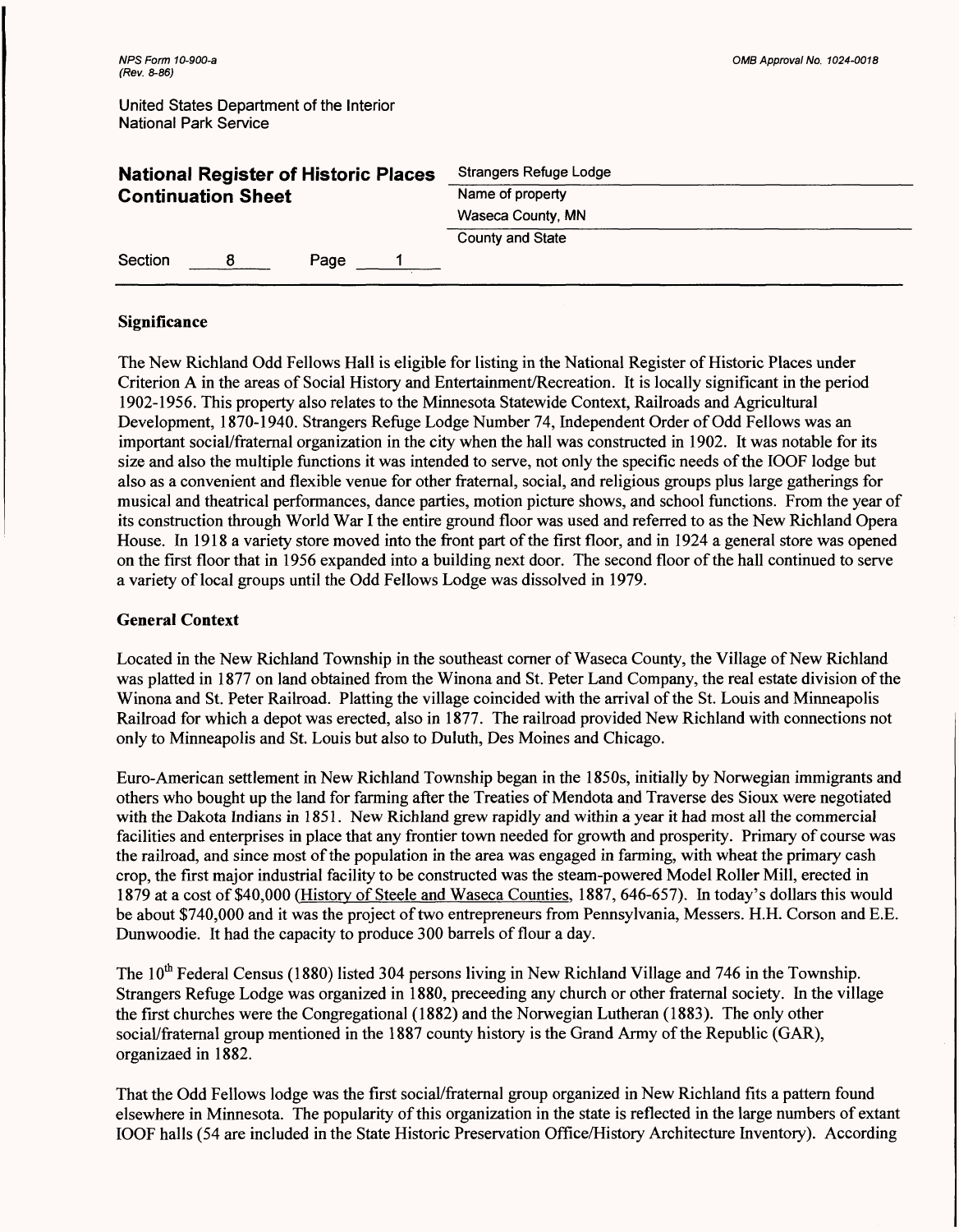| <b>National Register of Historic Places</b> |  |      |  | Strangers Refuge Lodge |  |
|---------------------------------------------|--|------|--|------------------------|--|
| <b>Continuation Sheet</b>                   |  |      |  | Name of property       |  |
|                                             |  |      |  | Waseca County, MN      |  |
|                                             |  |      |  | County and State       |  |
| Section                                     |  | Page |  |                        |  |

to the IOOF Sovereign Grand Lodge, there were 26 active lodges in Minnesota in 2004 (www.endeo.com/ioof). down from 237 in 1899.

Research on the distribution of IOOF chapters in the United States and Canada shows that between 1911 and 1931 more lodges were located in hamlets (population of 500 or less) than elsewhere in terms of the proportion of membership in any given population (Emery, 45). General speaking, between about 1850 and 1920 the IOOF organization accompanied the Euro-American frontier (Emery, 19) and its membership included white Anglo Protestant men who were the frontier entrepreneurs, but also skilled craftsmen and farmers. Wealthy men were less common in Odd Fellow lodges than in other fraternal orders, e.g. the Masons (Emery, 46). None of New Richland's "Prominent Citizens" is among the lodge's charter members (1887 History, 637-656).

## **Origins and Character of the International Order of Odd Fellows**

The beginnings of this fraternal order can be traced to the mid-18<sup>th</sup> century in England and it was brought to North America by English immigrants in the early  $19<sup>th</sup>$  century. The official history of the order in the United States begins in Baltimore in 1819 with the establishment of Washington Lodge Number 1. In Minnesota the first lodge was organized in Stillwater in 1849.

The origin of the name "Odd Fellows," however, is less clear than either its institutional history or its goals and principles. In attempting a synthesis of the several plausible but undocumented stories or origin, while also perhaps accounting for the persistence of the name in spite of its oddness and the derision it arounsed on occasion throughout its history (Smith and Roberts), this was a fraternity for men who did not fit in with any existing traditional group based on ethnicity, religion, or occupation. Its origins in England have been seen as a response to the weakening of craft guilds subsequent to industrialization and as an organization of the new working class, also a result of industrialization. Or perhaps it can be seen as a group of tradesmen for whom guild had evolved in pre-industrial times. In any case the period of its origin was one of rapidly changing social conditions in England and in the United States after the Civil War. The profoundly social nature of the Odd Fellows order is abundantly clear and it had a well-defined beneficial aspect which was not typical of all the many fraternal orders that once existed in the United States.

The term "associationism" has been used by one scholar characterizing the fraternal movement in America which took off following the Civil War and reached its peak by the end of World War II (Kaufman). It is important to distinguish the fraternal and/or beneficial groups from commercial ones (e.g., Chambers of Commerce), professional organizations (e.g. bar associations), political parties, veteran's and other citizen's groups, and elite social/cultural bodies, all of which were part of the associationist "boom." What they had in common was the goal of self (or group) segregation as a means of establishing and securing an identity and presence in highly fluid social contexts such as new urban industrial centers and the  $19<sup>th</sup>$  century American frontier.

American fraternal orders at this time were either beneficial or non-beneficial, beneficial meaning that association was for more than social ends and included health, life, death and survivor's benefits. Such services were not available from public sources except locally for indigent persons until the Great Depression.

Private insurance as we know it today did exist in  $19<sup>th</sup>$  century America, but mutual insurance cooperatives and fraternal beneficial societies provided the bulk of these services or benefits to the people who got them at all. The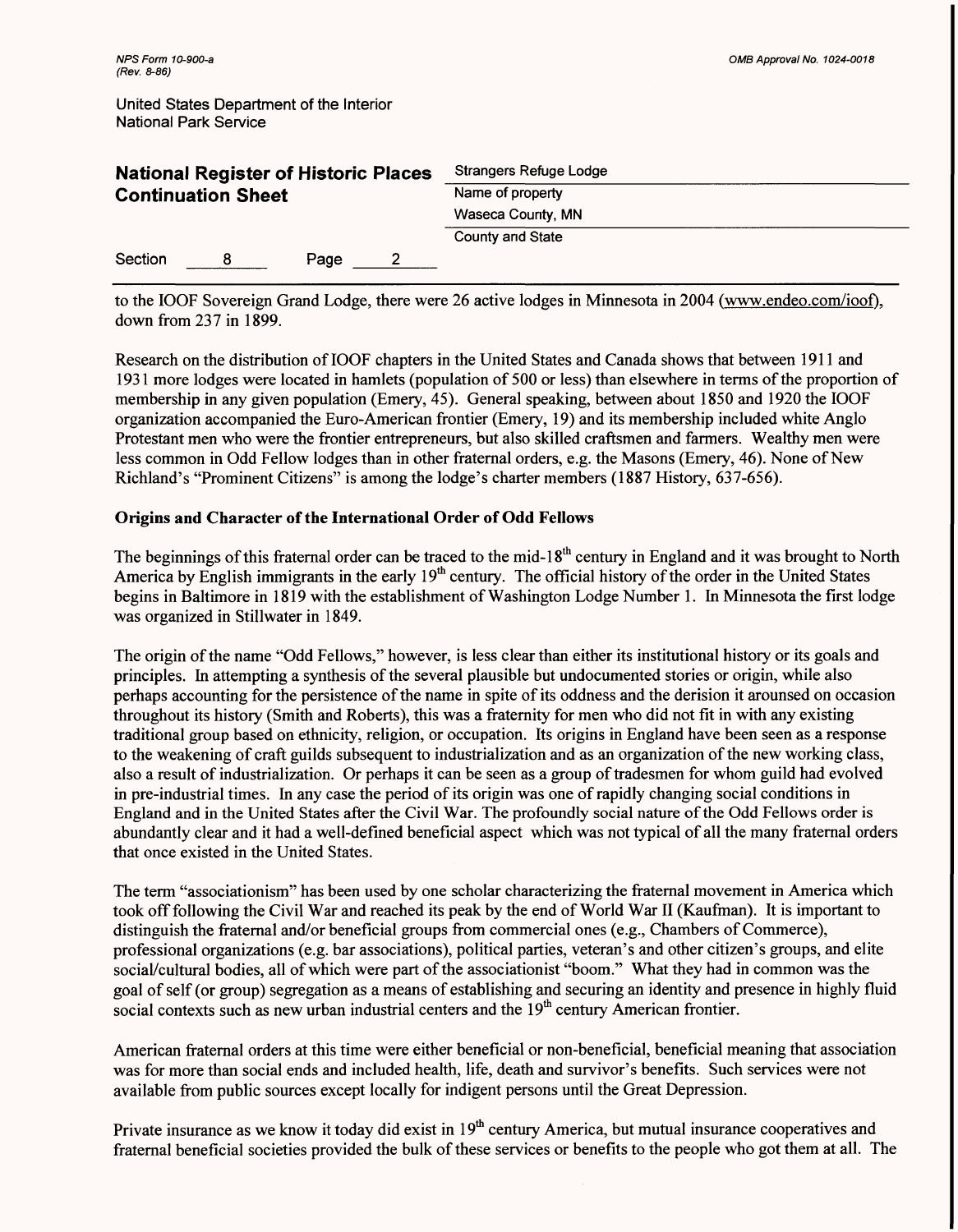| <b>National Register of Historic Places</b> |  |      |  | Strangers Refuge Lodge |  |  |
|---------------------------------------------|--|------|--|------------------------|--|--|
| <b>Continuation Sheet</b>                   |  |      |  | Name of property       |  |  |
|                                             |  |      |  | Waseca County, MN      |  |  |
|                                             |  |      |  | County and State       |  |  |
| Section                                     |  | Page |  |                        |  |  |

growth of the private insurance industry was a factor in the general decline of these organizations that began after World War II. The provision of monetary and other support to the sick and injured as well as death benefits and aid to widows and orphans was an important goal or reason for being a member of the Odd Fellows order and it was manifest not only in deeds and cash but also in the order's ideology, expressed in symbolic and ritual form.

Members of the order, sometimes known as "three linkers," had to subscribe to a written Code of Laws that embodied principles, guidelines and ethical values that were expressed in symbols and enacted in ritual performance. The primary symbol and logo of the fraternity is a three link chain with the letters F, L, and T, standing for Friendship, Love and Truth.

The three links symbolize the chain that binds members together and illustrates (sic) that a fraternity is strongest when joined together. The "F" in the first link represented "Friendship" the strongest bond of fraternity that teaches goodwill and harmony. The "L" represents "Love" the basis for all life's ambitions, service to others and family. The "T" represents "Truth," the standard by which we value people and the foundation of our society. (California Odd Fellow  $\&$ Rebekah. Volume 45, Number 2, 1996).

The order's values are further laid out in the Odd Fellows Valediction:

I am an Odd Fellow;

I believe in the Fatherhood of God, and the Brotherhood of man.

I believe in Friendship, Love and Truth as basic guides to the ultimate destiny of all mankind. I believe my home, my church or temple, my lodge, and my community deserve my best work, my modest pride, my earnest faith, and my deepest loyalty, as I perform my duty 'to visit the sick, relieve the distressed, bury the dead and educate the orphan" and as I work with others to build a better world, because, in spirit and in truth, I am and must always be, grateful to my Creator, faithful to my country and fraternal to my fellow-man; I am an Odd Fellow! (www.endeo.org/ioof)

These values and goals are also expressed in the initiation and degree ceremonies members participated in. These are quasi-theatrical elaborations of the three leading precepts based on the metaphor of life as a journey, in the course of which the individual encounters situations and people that offer the traveler opportunities for personal growth and enlightenment.

The order also attempted to back up this code by providing real-life benefits to members. Some of these were mandatory for all lodges while others were discretionary, according to the means and wishes of the individual lodges (Emery, Chapter 3). These included monetary payments to members and their families for the costs of hospitalization and medical services as well as funeral and burial expenses. Weekly cash payments went to members' survivors to compensate for the loss of a breadwinner, whether temporary or permanent. This support was provided locally and to regional institutions for orphans and the elderly such as the Minnesota Odd Fellows Home (1899-) in Northfield, now known as the Three Links Care Center. New Richland IOOF records document contributions to this and other, similar institutions. The lodge's annual financial statements indicate that the money for these benefits came from hall rent plus dues and special assessments levied on members as needed.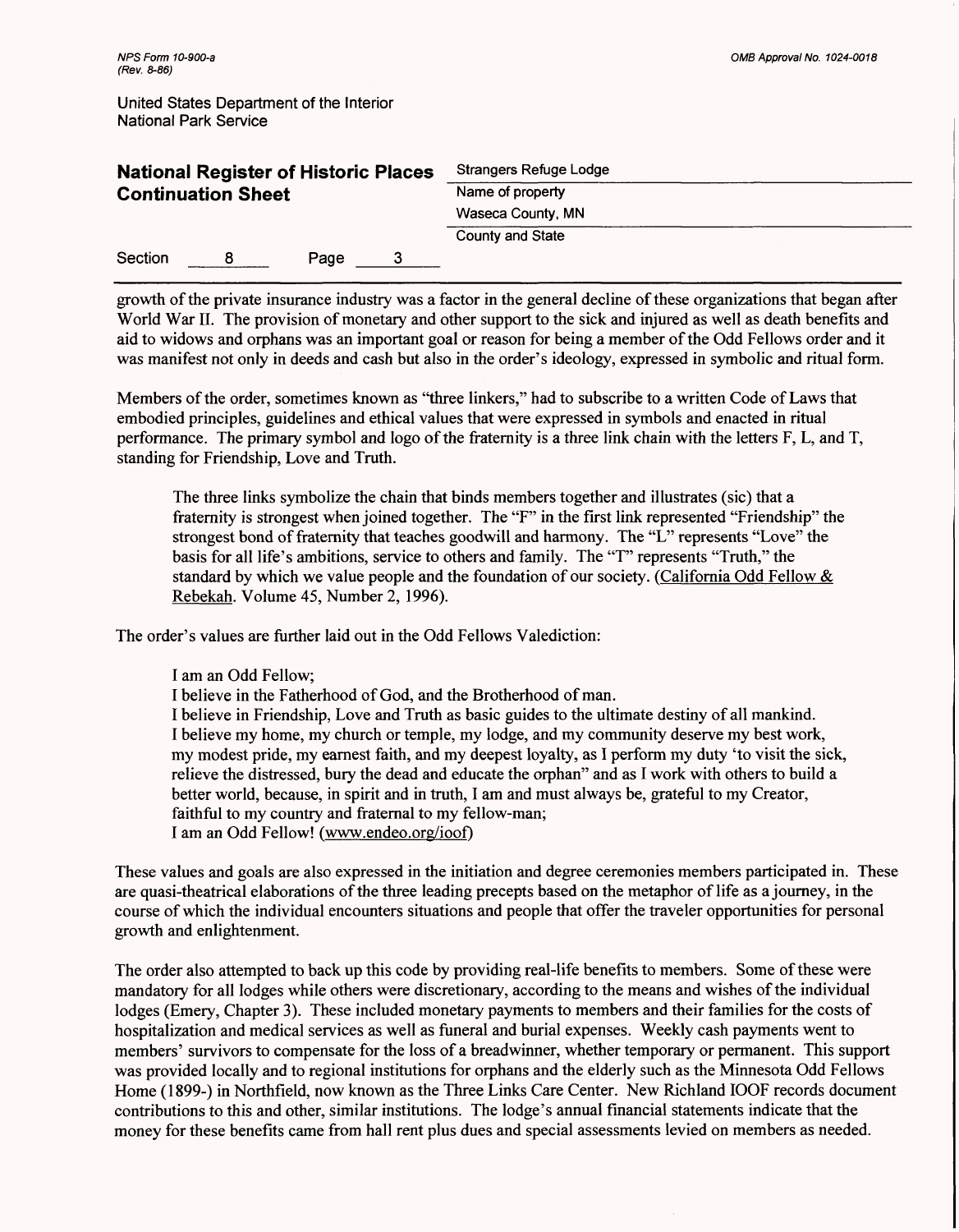| <b>National Register of Historic Places</b> |  |      |   | Strangers Refuge Lodge |  |  |
|---------------------------------------------|--|------|---|------------------------|--|--|
| <b>Continuation Sheet</b>                   |  |      |   | Name of property       |  |  |
|                                             |  |      |   | Waseca County, MN      |  |  |
|                                             |  |      |   | County and State       |  |  |
| Section                                     |  | Page | 4 |                        |  |  |

There were also non-monetary associational benefits that went beyond socializing and fellowship and these included "Watching With Sick Brothers" of which records were kept by the New Richland lodge, namely of who sat with whom and when. As the Grand Sire put it in 1923:

Money is often the least of a brother's needs. We must give of ourselves and to do this we must come into personal contact with the distress to be relieved (Emery, 48)

While certain benefits were stipulated in the Code of Laws, the cost was borne by the local lodges. An annual fee was sent to the national lodge based on the number of members ("per capita tax") but no funds were sent to the local lodges.

# **Strangers Refuge Lodge Number** 74, **IOOF**

As noted above, the New Richland lodge was organized in 1880 with 18 charter members. It is not known why the name Strangers Refuge was chosen, although the numbering of Odd Fellows lodges represents the chronological order of their organization by state. Little is known about the first Odd Fellows building except that it was built in 1878 and also located downtown on Broadway (Lot 3 Block 5). It was of wood frame construction, presumably one story and valued at \$1375 in 1898 (Semi-annual Report to Grand Lodge IOOF of Minnesota, Copy in local file). The lodge sold this building for \$1785 more than a year before their new building was finished and rented space elsewhere during the interim. Two vacant lots, of which one was to be occupied by the new building, were purchased in 1898 for \$700.

Surviving records indicate that in addition to monthly dues (not specified), each degree administered cost the member \$5. Beyond this members were assessed additional amounts as the need dictated in order to cover benefits paid out. In this regard the lodges resembled local fire and disaster insurance cooperatives. As an example of their financial affairs, in the first half of 1903 when the new building was fully operational, the lodge took in \$82 in dues and degrees and \$121 in rent. Amounts paid out included \$54 in sick benefits and a \$5 donation to an IOOF retirement home in Florida, with the rest of the disbursements for building costs and architect's fees.

On November 27, 1902 The North Star (New Richland) reported that while the new Odd Fellows hall had been completed and "is without doubt the finest single building in the village and a credit to the town..." it needed to be furnished and the plan was to rent out the first floor for a store or use it as a hall and opera house. The first ball had already been held there and it was reported that the large dimensions (90 by 26 feet) and "smooth hard floor... make(s) it the best place in town for dances." (The North Star, 11-13-1902).

The success of the Odd Fellows order and growing prosperity of the village are shown by the \$7700 (about \$167,000 in today's dollars) investment in a new building and two lots. In a Business Directory published in the first issue of The North Star (1886) it was pointed out that:

The IOOF has secured quite a hold upon our village and is rapidly increasing in favor. The order has a very interesting lodge here of which the members are justly proud. (Reprinted in The New Richland Star, 6-23-1977)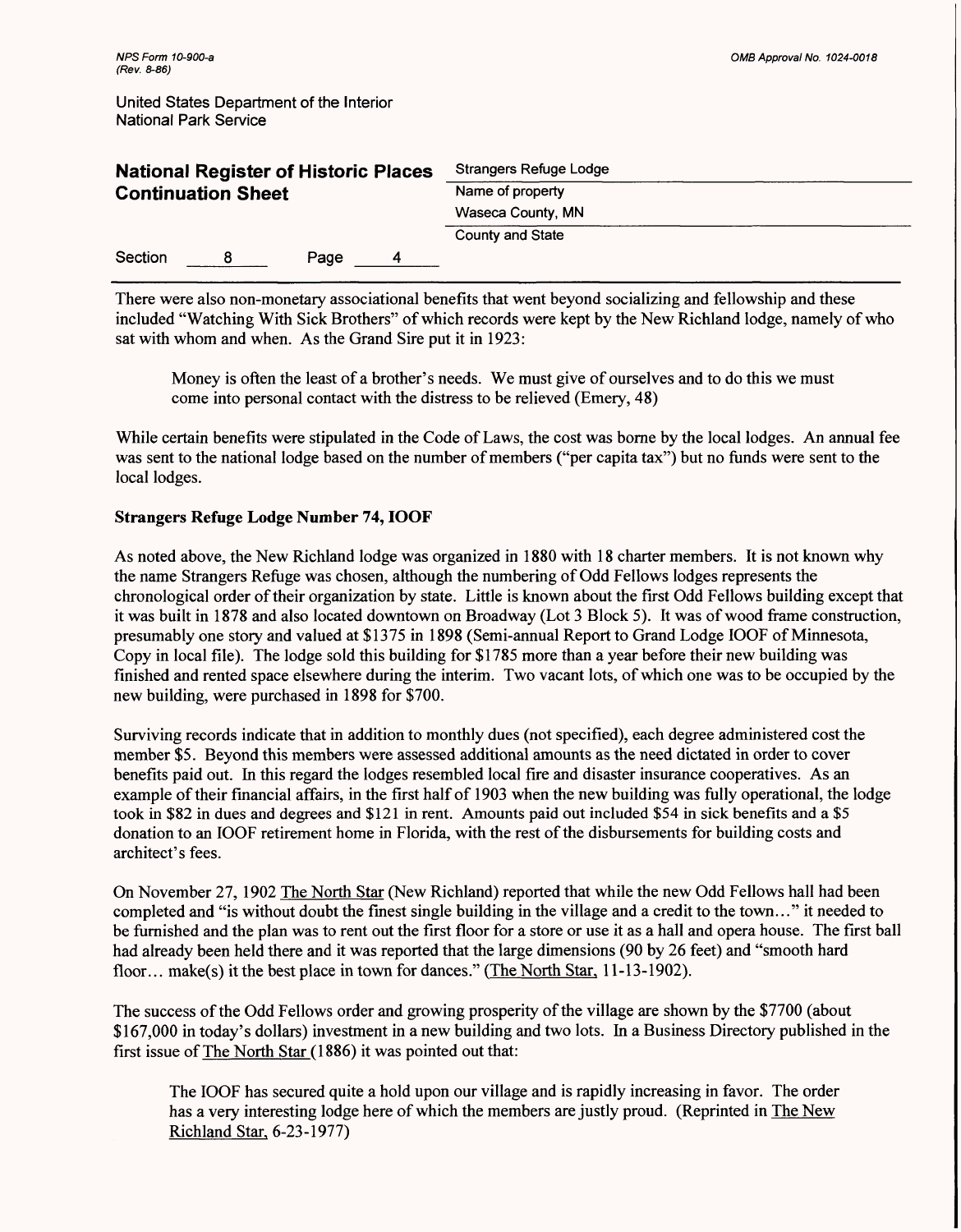| <b>National Register of Historic Places</b> |                           |      | Strangers Refuge Lodge |  |  |
|---------------------------------------------|---------------------------|------|------------------------|--|--|
|                                             | <b>Continuation Sheet</b> |      | Name of property       |  |  |
|                                             |                           |      | Waseca County, MN      |  |  |
|                                             |                           |      | County and State       |  |  |
| Section                                     |                           | Page |                        |  |  |

Based on the growth in membership from 18 in 1880 to 75 in 1925 and the manifold social and entertainment functions it was to serve, the new lodge building was an important asset for the community. New Richland had been growing rapidly in population since 1880, from 304 that year to 420 in 1890 to 750 in 1900. This was much faster growth than in New Richland Township where it went from 746 in 1880 to 869 in 1900 according to Federal census reports.

## **The Odd Fellows Hall as Community Social and Entertainment Center**

Within a year of its dedication in October 1903 the Odd Fellows building was also known as the Odd Fellows Opera House, the New Richland opera house, or simply as the opera house in the local press. Thus the first floor was the "opera house" until 1918 when at least part of it was occupied by the Peterson Brothers Variety Store, and then in 1924 the first floor was rented to Attalla Abraham, an immigrant from Lebanon, for a general store. The Abraham family ran a business there until 1986. In 1956 they purchased the lot next door and expanded the business into a single story building.

The period from 1903 to 1918 was the heyday of the opera house and a remarkable variety of entertainment and fundraising activities was held there. The North Star is a rich source for details on all of this and the events ranged from dances sponsored by individuals and groups (including the Odd Fellows and Rebekah lodges) to high school graduation exercises and other school activities and theatrical performances. Typical of these would be a show by "Jolly Joe's Lady Minstrels" with the proceeds going to the public library, or a staging of "Ghosts" by Henrick Ibsen on January 24, 1905. Ticket prices were 35 and 50 cents for this event. Some of these performances were mounted by local talent while others were traveling shows. Another typical event, one that included music, theater and dance was the play "Under the Laurels" with music provided by the New Richland Orchestra (5-12-1904). Earlier that year the Odd Fellows and Rebekah had sponsored a "grand ball" on Easter Monday evening with supper being served upstairs and music by the local orchestra. Admission was \$.75.

Perhaps the last major event held in the opera house was a Red Cross benefit dance held on February 8, 1918. In a front page story in The North Star (2-15-1918), the event was declared a "financial success" having raised \$153. It was noted that this event was consistent with the purpose of the Odd Fellow and Rebekah lodges, namely "to extend a helping hand to the needy and suffering" and that "the mission of the Red Cross is practically the same." (ibid.).

After the first floor was rented to the Abrahams, the second floor became the location for whatever social and entertainment functions that were held in the building. These were not so much for entertainment than for meetings of social and fraternal groups and interest groups (e.g., the Commercial Club) in a pattern that had begun when the hall was opened in 1902.

A large number of the regular patrons were other lodges, and these included Degree of Honor, a society for women that met in the hall from 1902 into the 1950s. Others were the Modern Woodmen (1905-1919), the Sons of Norway (1920s), Sons of Herman (1903-1908) and the Equitable Fraternal Union (1920s into the 1940s) for meetings and dances. The Masonic Order rented space in 1933 and 1935 as did the American Legion from 1920 into the 1940s for monthly meetings. Local churches also rented space, the Missouri Synod Church (1930-1933) and the Evangelist Church (1934-1935). Beginning in the 1930s a number of service clubs and the Waseca County Farm Bureau rented space as did the Knitting Mills Union and the United Garment Workers of America,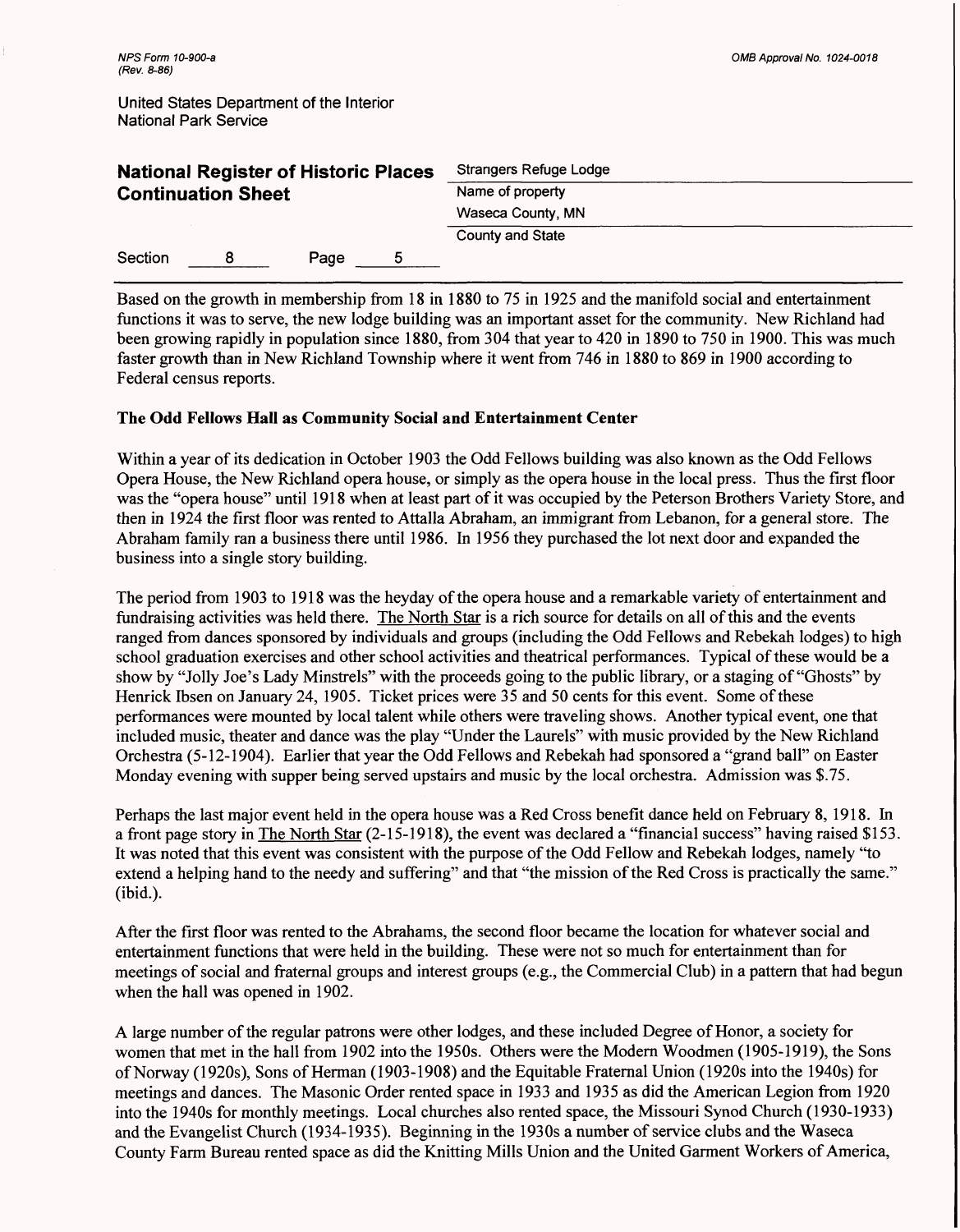| <b>National Register of Historic Places</b><br><b>Continuation Sheet</b> |  |      |   | Strangers Refuge Lodge<br>Name of property |  |  |
|--------------------------------------------------------------------------|--|------|---|--------------------------------------------|--|--|
|                                                                          |  |      |   |                                            |  |  |
|                                                                          |  |      |   | Waseca County, MN                          |  |  |
|                                                                          |  |      |   | County and State                           |  |  |
| Section                                                                  |  | Page | 6 |                                            |  |  |

in 1948. Between 1941 and 1943 the McKinney School of Music rented the "dining room" (i.e. the front room which is smaller that the meeting room in the back of the building) for a monthly rent of \$6.00. Most of these activities continued into the modern era.

Strangers Refuge Lodge was dissolved in 1979 and the City of New Richland now owns the building. Plans are to restore the property and make it available to the local public library.

## **Conclusion**

The Independent Order of Odd Fellows had lodges in many small towns in Minnesota from the days of early settlement well into the post-World War II period, and its manifold importance in the daily lives of citizens in shown in the history of Strangers Refuge Lodge Number 74. It was not until the Great Depression that the Federal government took on a significant level of responsibility for the well-being of the unemployed, disabled, sick and elderly citizens that is regarded as an entitlement today. Nor was it thought that local or State government should be responsible for the social and entertainment needs of the people they served. Until the 1920s not even public schools routinely included an auditorium or even sports facilities. Even though in 1900 a high school was built in New Richland for \$15,000, the Odd Fellows hall was rented for large school gatherings including commencement exercises. Only with the Federal Relief programs of the 1930s did community centers become common in cities and towns the size of New Richland. The success of the Odd Fellows organization in New Richland and the important services rendered are clearly manifest in the nominated property.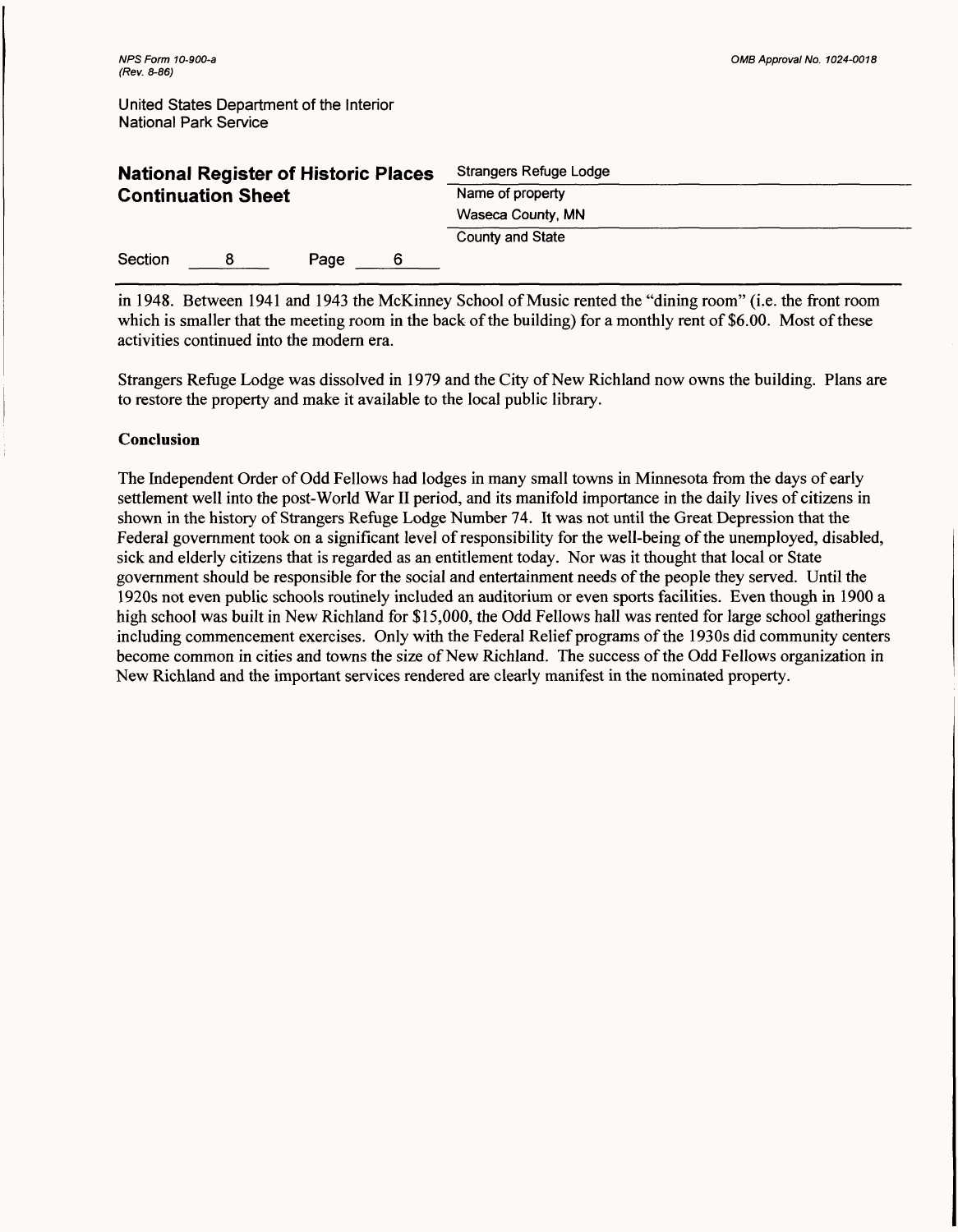| <b>National Register of Historic Places</b><br><b>Continuation Sheet</b> |   |      |  | Strangers Refuge Lodge<br>Name of property |  |  |
|--------------------------------------------------------------------------|---|------|--|--------------------------------------------|--|--|
|                                                                          |   |      |  |                                            |  |  |
|                                                                          |   |      |  | Waseca County, MN                          |  |  |
|                                                                          |   |      |  | County and State                           |  |  |
| Section                                                                  | 9 | Page |  |                                            |  |  |

## **Bibliography**

An Outline of the Origin and Development of the Independent Order of Odd Fellows and Its Growth and Work in the Northstar State. Northfield, Northfield News, 1899.

California Odd Fellow & Rebekah, Vol. 45, Number 2, 1996.

Emery, George and J.C. Herbert Emery. A Young Man's Benefit. The Independent Order of Odd Fellows and Sickness Insurance in the U.S. and Canada. 1860-1929. Montreal, 1999

History of Steele and Waseca Counties. Minnesota. Chicago. 1887.

Kaufman, Jason. For the Common Good? American Civic Life and the Golden Age of Fraternity. Oxford, 2002.

The New Richland Star. 11-22-1884, 11-11-1903, 12-20-1903, 1906-1942, 6-23-1977,

The North Star (New Richland). 1886, 1901-1906. This paper became the New Richland Star in 1906.

Shannon, Ed. "Paine left a legacy of buildings and mysteries," Albert Lea Tribune. 2-19-1999.

Smith, Dan R. and Wayne Roberts. "History of Odd Fellowship." The Three Link Fraternity, Odd Fellowship in California. Linden Publications, 1993. Excerpts available @ www.endeo.com/ioof.

Strangers Refuge Lodge Number 74, IOOF Records. (Incomplete). Located at the New Richland Historical Society

Waseca County. Office of County Recorder.